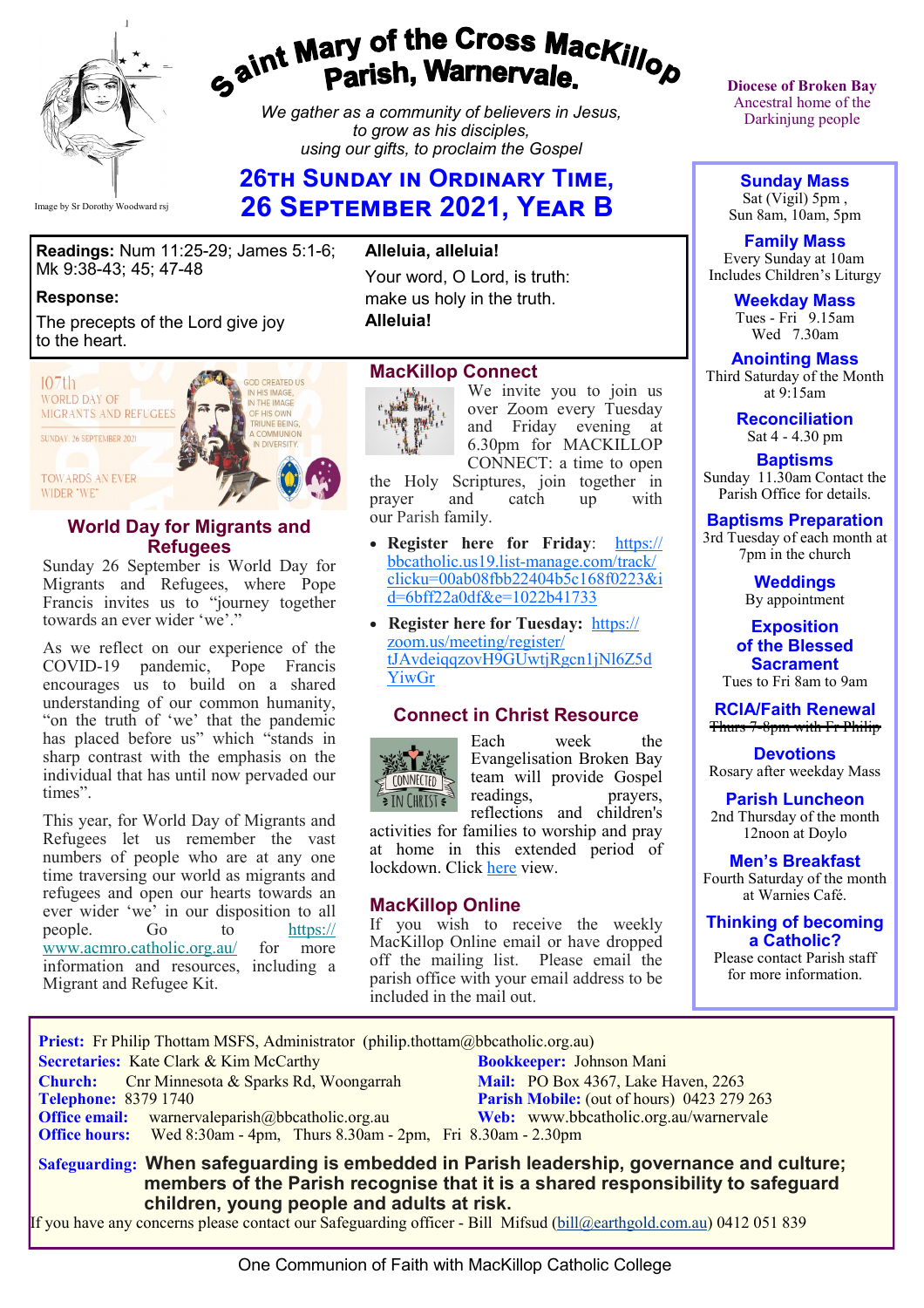#### **New Account Details**

Since we are no longer having collections each Sunday, we need help with our parish finances. If you wish to assist, you can contribute directly to the parish account:

# **Warnervale Parish**

**BSB: 062 784, A/C: 100005628** Add your surname and if you have an envelope include the number **as reference** e.g., Smith 21. Otherwise you can write 'donation' or surname CWF.

## **Social Justice**

Catholics, for Refugees are holding a Prayer Vigil this evening. It is being hosted by the Sydney Archdiocese's Office of Justice and Peace and is called a **Call to Lamentation and Commitment from 7 pm to 7.30 pm.**

"The world is watching the next movement of refugees begin. Will we live up to our obligations when they reach these shores? Join us for a **Candlelit Prayer Vigil over Zoom** as we remember all those who have died in Australian immigration detention on the **World Day of Migrants and Refugees".**

There will be a welcome to country, a sung call to prayer, we will turn out our lights and light a candle, listen to people's stories and read out the names of those who have died in Australian detention camps. Then we will say a prayer of lamentation and commitment. We will call all our elected representatives to respond to the three demands of government. The ceremony will be recorded and the video will be sent to every MP and Senator in the Federal Parliament.

For more details click [here](http://justiceandpeace.org.au/call-to-lamentation-and-commitment/). You can register for the event at [https://](https://sydneycatholic.zoom.us/meeting/register/u5Isf-6oqzwjG9bpHsFra87yFgKyns9auQ3I) [sydneycatholic.zoom.us/meeting/](https://sydneycatholic.zoom.us/meeting/register/u5Isf-6oqzwjG9bpHsFra87yFgKyns9auQ3I) [register/u5Isf](https://sydneycatholic.zoom.us/meeting/register/u5Isf-6oqzwjG9bpHsFra87yFgKyns9auQ3I)-

#### [6oqzwjG9bpHsFra87yFgKyns9auQ3I](https://sydneycatholic.zoom.us/meeting/register/u5Isf-6oqzwjG9bpHsFra87yFgKyns9auQ3I)

Please note that the Archbishop's Afghan Refugee is still collecting donations for Afghan refugees in need.

#### **If you wish to come to our meetings please email Chris Firmstone on chrisfirmstone@gmail.com.**

*Social Justice Committee*  **bolic Social Just** *Warnervale Catholic Church*  **[www.marymackillopsocialjustice.wordp](http://www.marymackillopsocialjustice.wordpress.com) ress[.com](http://www.marymackillopsocialjustice.wordpress.com)**



**Daylight** savings starts next Sunday 3rd October 2021

#### **Become a Catechist—Yes, you can be a leader or a helper**

#### *"Let the children come to Me" - Jesus*

Jesus loves children and views them as precious. So why not spend some time with them and tell them all about Jesus' life and his love for them.

To be able to share the gifts of faith, hope and love to the children and watching them grow in knowing all about our faith and knowing that Jesus loves them is the best gift we can give to God and the children.

So if you hear the call of the Holy Spirit don't say **NO** because you think you don't have the skills or experience to become a catechist or a helper in the classroom.

#### **REMEMBER**

**God doesn't call the equipped. He equips the called.**

For more information please contact **Kerrie Dedera, CCD Co-ordinator, 0402815633.**

**e: kandadedera@westnet.com.au or the Parish office.**

#### **"Love Without Limits" Webinar**

Jesus taught us to both love WITHOUT our neighbour and to go

make disciples. Join Cardinal Tagle, Nicky Gumbel and friends for an honest conversation around how we can live out this calling in the modern world.

**Date:** 30 September 7:00pm OR 1 October 7:00am **Register** at: [www.tfaforms.com/4927075](https://bbcatholic.us8.list-manage.com/track/click?u=466af249e088db70ab864d088&id=cf7f368e70&e=e312df0f80)

### **Funeral for Fr James Duck**



will take place at 10.00am at Our Lady of the Rosary Cathedral, Waitara on Monday 27 September 2021. It will

be livestreamed and available on the Diocesan site . [www.bbcatholic.org.au/](https://bbcatholic.us8.list-manage.com/track/click?u=466af249e088db70ab864d088&id=ba0c1e5a3b&e=e312df0f80) fr-[james](https://bbcatholic.us8.list-manage.com/track/click?u=466af249e088db70ab864d088&id=ba0c1e5a3b&e=e312df0f80)-duck-rip

#### **This Week**

**Monday 27 September St Vincent de Paul** 9:15am Mass

**Tuesday 28 September** <del>9:15am Mass</del>

**Wednesday 29 September St Michael Gabriel, Raphael, archangels** 7:30 am Mass 9:15am Mass

**Thursday 30 September St Jerome** 9:15am Mass

**Friday 1 October St Therese of the Child Jesus** 9:15am Mass

**Saturday 2 October The Holy Guardian Angels** 4pm Reconciliation 5pm Mass

**Sunday 3 October** 8am Mass **9:15am Livestreaming Mass**  10am Mass 5pm Mass

#### **Return and Earn**

Please leave the containers for recycling near the recycling bins. Just collect them in a plastic bag, or a container and either drop them at the church or give Steve Roll a call, 0427 401 666 to pick them up from you.

Thank you everyone who continues to support the return and earn.

### **Evangelisation Challenge**

This month we ask parishioners to: *Reassure a friend or family member that the Church will always be there for them.*

## **Coronavirus restrictions**

**All public Masses have been suspended** until 18 October. The obligation to attend Sunday Mass remains lifted during the Stay at Home Order.

The **Church is closed** to the public and is not available for private prayer.

**Baptism** have been postponed until further noticed.

**Weddings** are not permitted to take place.

**Funerals** maybe celebrated with a limit 10 people including the celebrant.

Please remember our sick: Anne Firmstone, Anne Byrne, Con Pantos, Terence McBride, Allan Curtis, Jim Swanson, Finn McConnon, Jean Ganly, Justin Lonergan, Cara De Guzman, Olga White.

Deceased/Anniversary: Doris Attard, Fr Eugene McCaffrey OCD, David Caire, Ken White, Joan Firmstone, Terry Quinnell, Deborah Dickerson, Anthony Attard, George Radacic, Alekutty Joseph, Joseph Buhagier.

Mass Intentions: Hector Serpes, Brandi & Jessica Lozario, Peter Walsh, Frank Walsh, George & Helen Pantazopoulos, Dulce Gica, Frank Filciotto, Leanne Portman, Maria & Edward, Anna Ison.

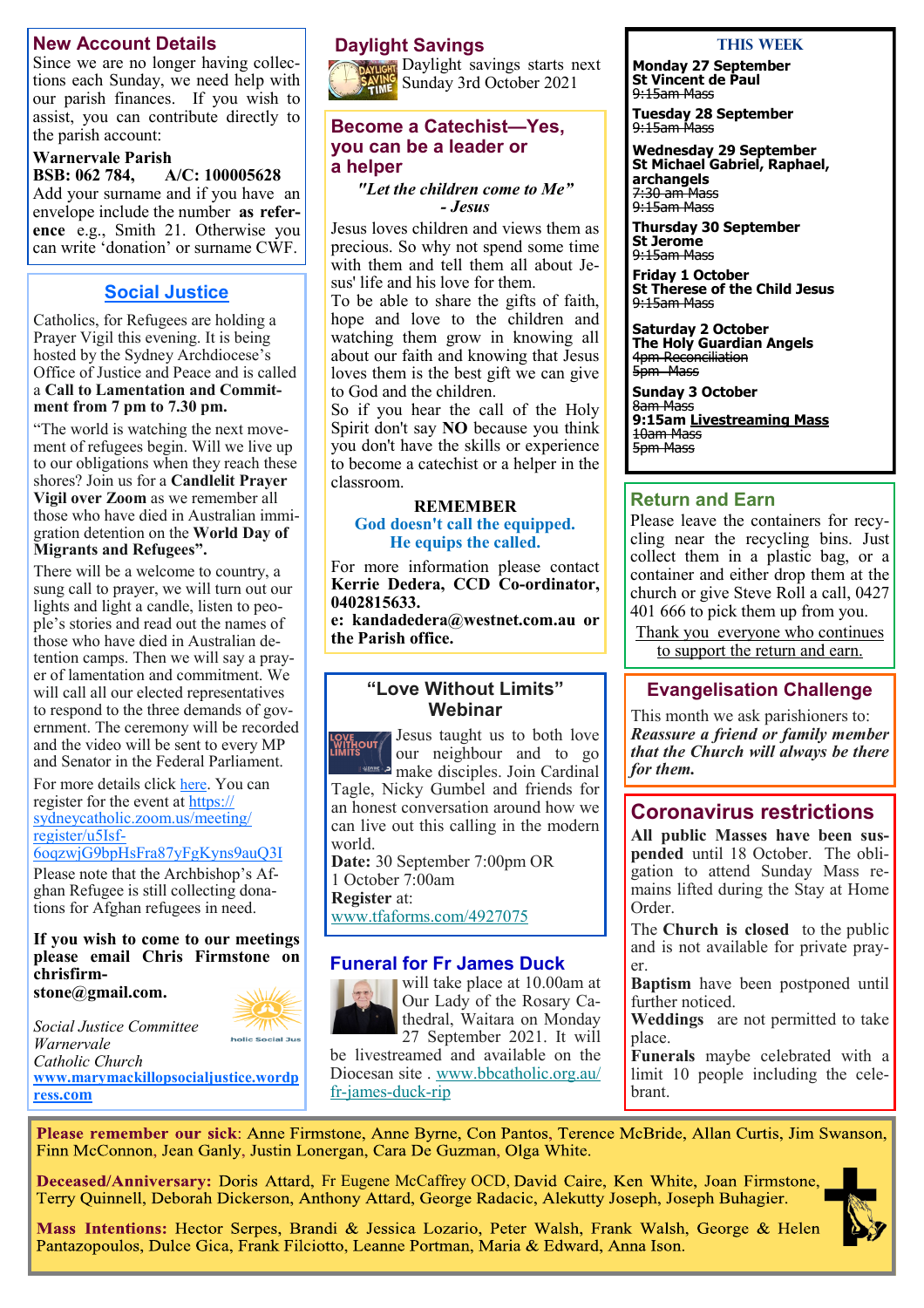# **26th Sunday in Ordinary Time, Year B**

# **First Reading Numbers 11:25-29**

## Are you jealous on my account? Who decrees that all people may prophesy?

The Lord came down in the Cloud. He spoke with Moses, but took some of the spirit that was on him and put it on the seventy elders. When the spirit came on them they prophesied, but not again.

Two men had stayed back in the camp; one was called Eldad and the other Medad. The spirit came down on them; though they had not gone to the Tent, their names were enrolled among the rest. These began to prophesy in the camp. The young man ran to tell this to Moses, 'Look,' he said Eldad and Medad are prophesying in the camp.' Then said Joshua the son of Nun, who had served Moses from his youth, 'My Lord Moses, stop them!' Moses answered him, 'Are you jealous on my account? If only the whole people of the Lord were prophets, and the Lord gave his Spirit to them all!'.

The word of the Lord.

# **Responsorial Psalm Ps 18:8, 10 12-14**

The precepts of the Lord give joy to the heart.

The law of the Lord is perfect, it revives the soul. The rule of the Lord is to be trusted, it gives wisdom to the simple. R

The fear of the Lord is holy, abiding for ever. The decrees of the Lord are truth and all of them just  $\overline{R}$ 

So in them your servant finds instructions; great reward is in their keeping. But who can detect all his errors? From hidden faults acquit me. R

From presumption restrain your servant and let it not rule me. Then shall I be blameless, clean from grave sin. R